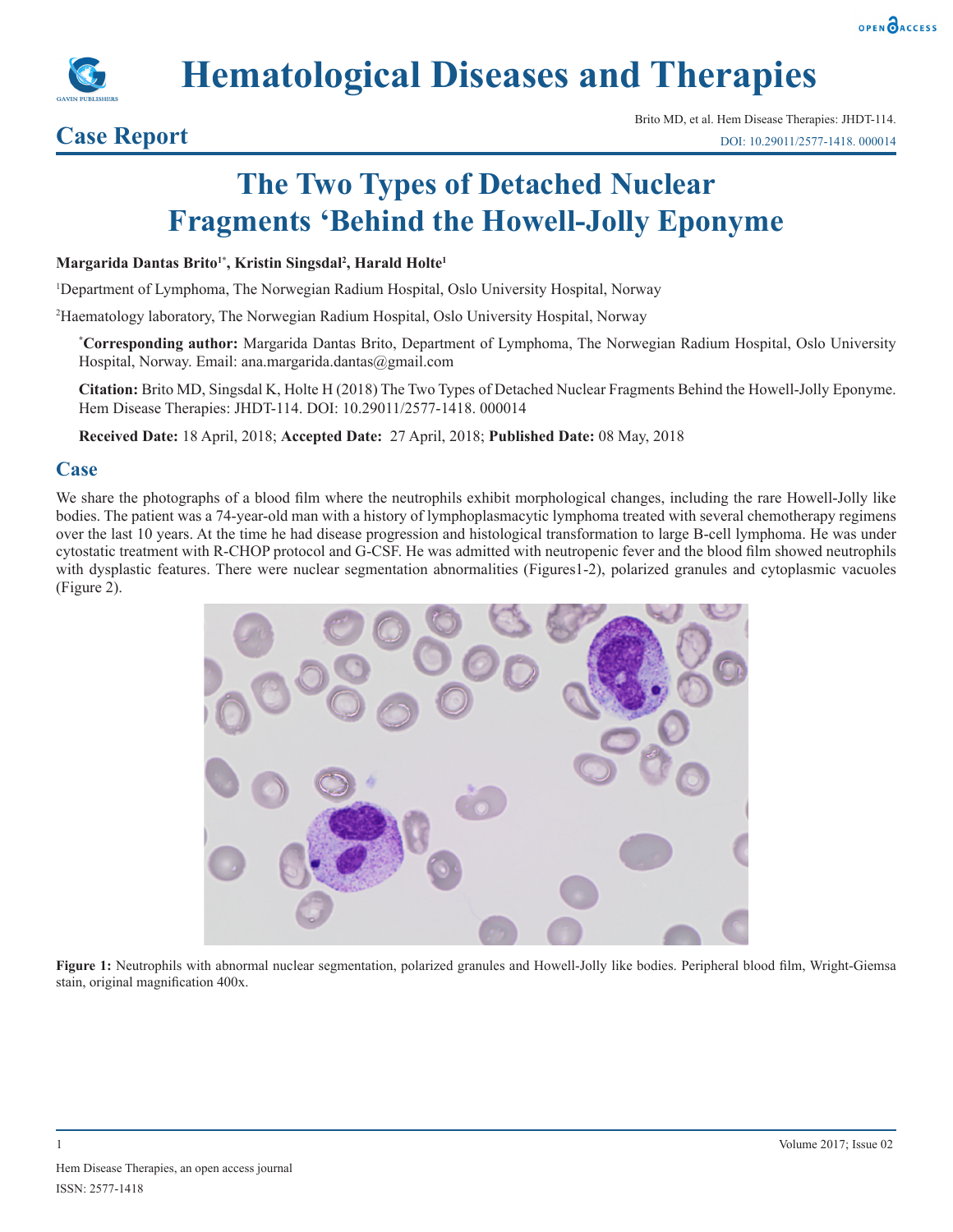**Citation:** Brito MD, Singsdal K, Holte H (2018) The Two Types of Detached Nuclear Fragments Behind the Howell-Jolly Eponyme. Hem Disease Therapies: JHDT-114. DOI: 10.29011/2577-1418. 000014



**Figure 2:** Howell-Jolly like bodies. Peripheral blood film, Wright-Giemsa stain, original magnification 400x.

All these changes are often seen after cytotoxic chemotherapy, G-CSF and severe infection. Additionally, the cells showed what is known to be detached nuclear fragments (Figures 1-3). This is quite rare and might confuse an unaware microscopist. These fragments are named Howell-Jolly like bodies due to their morphological similarity to the erythrocytic Howell-Jolly bodies. In this article we review the two types of detached nuclear fragments named after the Howell-Jolly eponyme.



**Figure 3:** Howell-Jolly like bodies. Peripheral blood film, Wright-Giemsa stain, original magnification 400x.

The Howell-Jolly bodies are found in red cells and were first described in the early years of the 20<sup>th</sup> century [1]. They are nuclear remnants and can arise as a result of chromosomes separated from the mitotic spindle during abnormal mitosis or as a result of karyorrhexis at terminal stages of maturation [2]. This morphological finding is rather common in red cells and often related with increased red cell production (hemolytic anemia) or abnormal nuclear maturation (as megaloblastic anemia, where sometimes there are multiple Howell-Jolly bodies in a single red cell). It is seen in asplenic patients or patients with decreased splenic function. It can be a clue to functional hyposplenism as seen in poorly controlled celiac disease, ulcerative colitis and Crohn's disease, where the severity of the hyposplenism fluctuates with the activity of the disease [3-4]. It is a morphological finding that can be diagnostically important and should alert the physician [5].